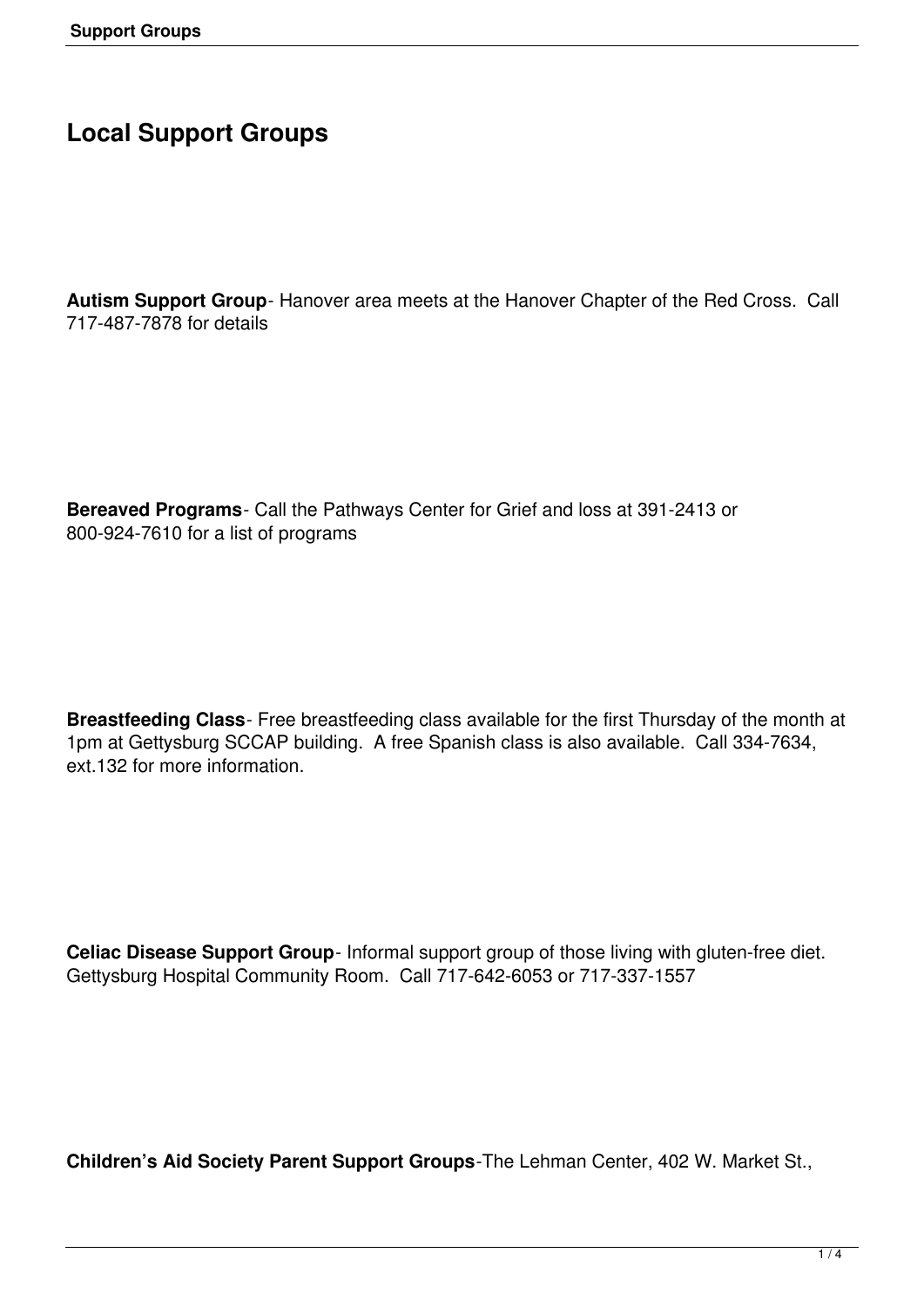York, PA. meets weekly on Thursdays from 12:30 to 2:30 pm; The Nicarry Center, 343 Lincoln Way West, New Oxford meets the 1 st and 3rd st and 3rd Tuesday monthly from 6:00 to 7:30 pm; York County Prison Groups-open to all incarcerated parents at both York County Prisons (Men's and Women's); Teen Parent Support Group is open to teen parents at William Penn High School. www.cassd.org

**Compassionate Friends**- York Chapter meets 2<sup>nd</sup> Monday of each month 7 to 9 pm at Zion United Methodist Church, 1030 Carlisle Road, York. A support group for bereaved parents. Call 717-292-6046 for info. The Gettysburg Chapter meets on the 4 th

Monday of each month from 7 to 9 pm at the Trinity United Church of Christ, 60 East High St., Gettysburg. Call 717-642-9897 for info.

**Depression Support Group**-Meets Tuesdays at the Hanover Hospital Chapel 7 pm. For info call 646-6905.

**Easy Breathers Club**- Meets at the Hillside Medical Center, 250 Fame Ave., Hanover, Room 209. For those with lung disease and their families. For info call 633-2159.

**Epilepsy Support Group**- Meets at Wellspan Neurology Conference Room, 290 St. Charles Way, York. For info call 851-4585.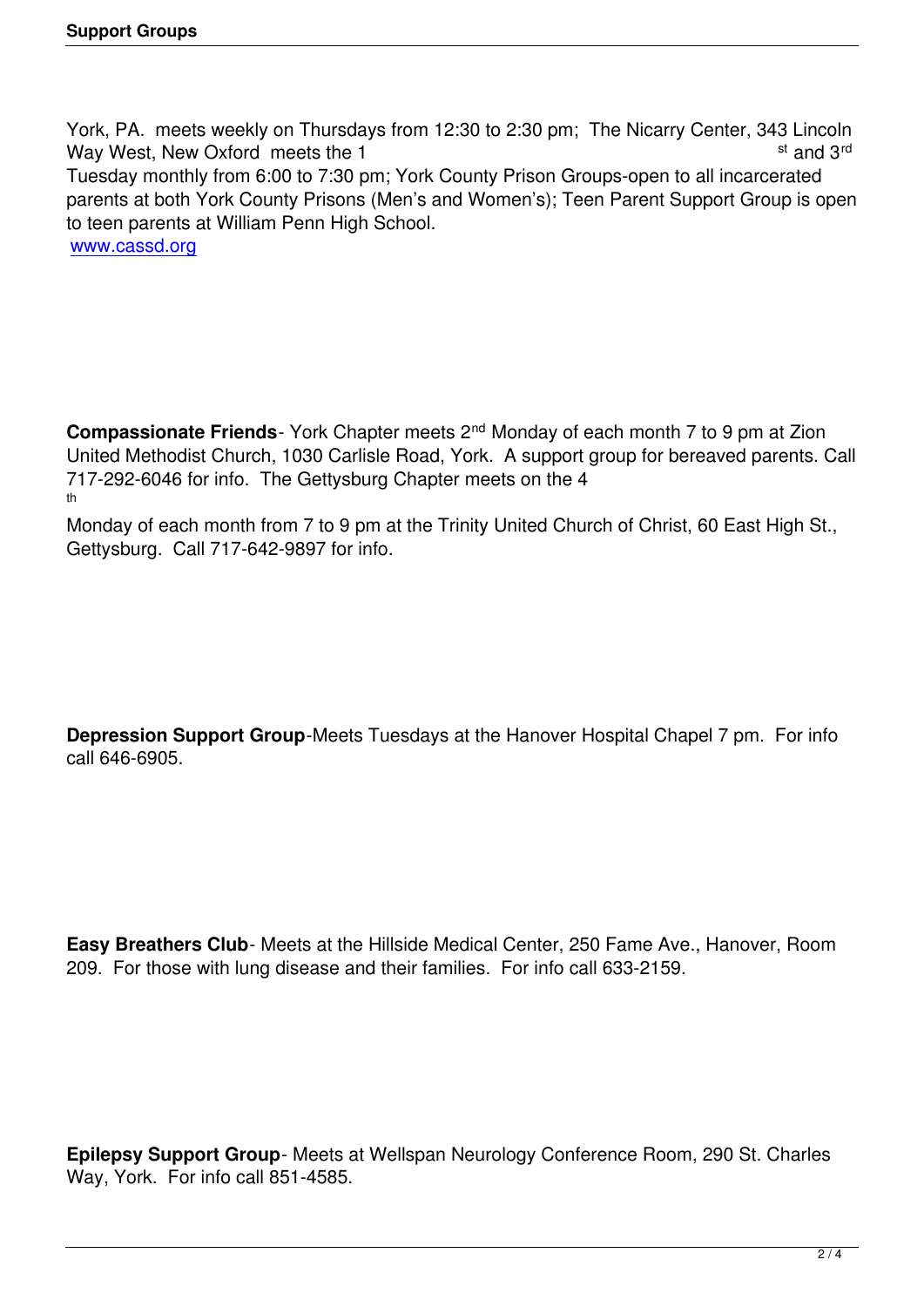**Hanover Mothers' Center**- Holds weekly playgroups on Tuesdays and Wednesdays from 10:00am to noon. For information on joining email hand hand hanovermothersc ntr@yahoo.com

**Lyme Disease Support Group**- Meets the 1<sup>st</sup> Sunday of the month 1-4 pm Gettysburg Hospital Community Room. Call 717-334-6806 or 717-334-6339.

**MommyTalk**-New moms are welcomed the 3<sup>rd</sup> month from 7 to 8 pm at Wellspan Women's Center 35 Monument Road 2 Center, 35 Monument Road, 2 Classroom, York. For info call 717-851-4305

**Multiple Madness Mom's Club**- For moms of twins and triplets and more meets the last Tuesday of every month at Redeemer's UCC, 107 E. king St., Littlestown. Call 717-334-8343 or visit www.geocities.com/multiplemadnessmomsclub .

**Parent Support Group**- Meetings in New Oxford at Children's Aid Society, meets biweekly.